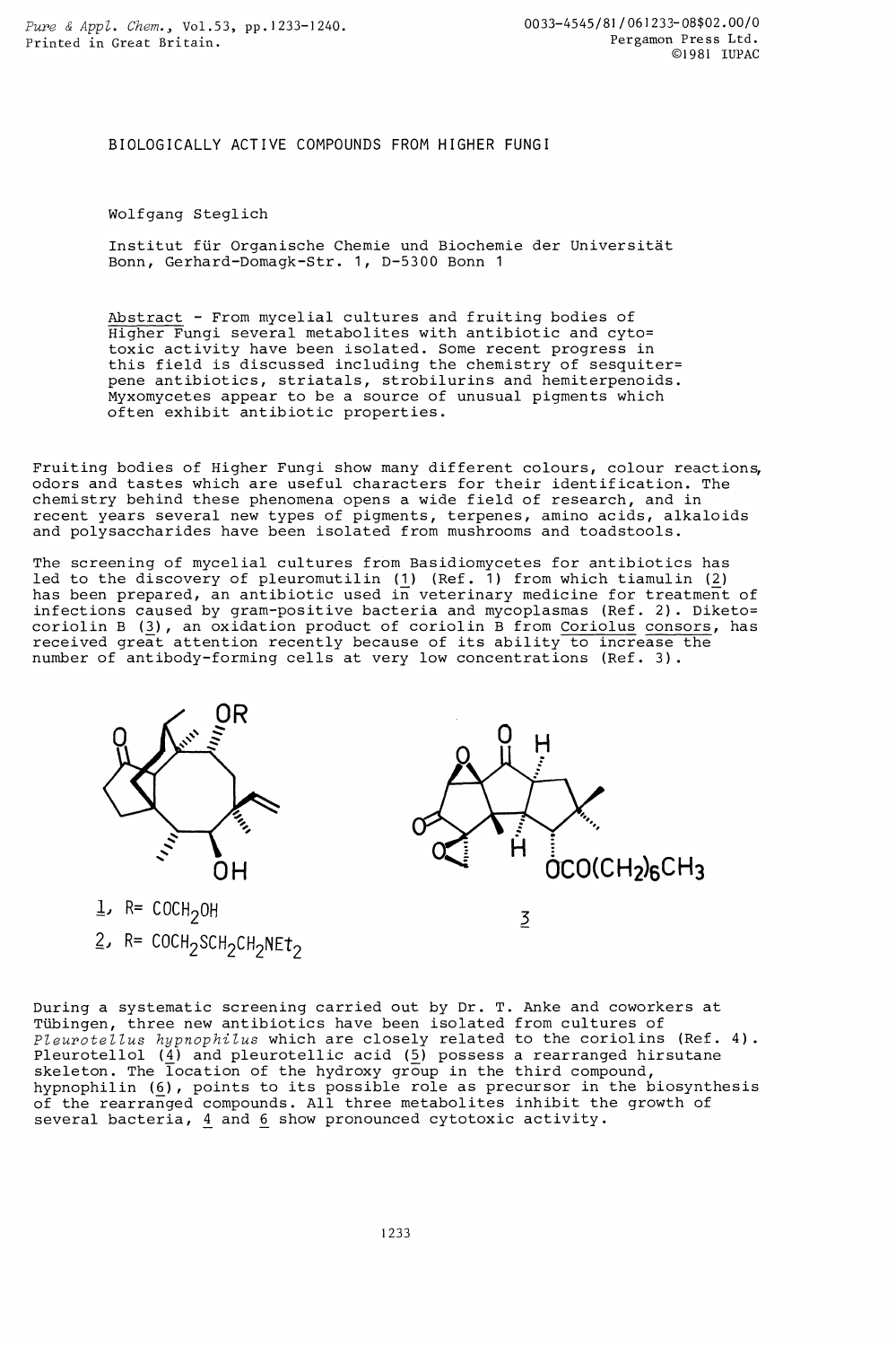

Another highly active antibiotic, merulidial ( $\prime$ ), is produced by cultures of Merulius tremellosus (Ref. 5). It has the same carbon skeleton as isolactaro= rufin from fruiting bodies of *Lactarius rufus* (Ref. 6). On oxidation with pyridinium chlorochromate 7 is transformed into the homo-p-quinone derivative  $\tilde{8}$  with retention of the antibiotic activity. Merulidial gives a positive Ames test for mutagenic activity which is of interest in respect to the occurence of similiar dialdehydes like isovelleral (9) in the fruiting bodies of edible *Lactarius* species (Ref. 7). The presence of sesquiterpene dialdehydes causes the peppery taste of these mushrooms which enjoy great popularity as food in Eastern and Northeastern Europe.



Isovelleral is structurally closely related to the well known marasmic acid (10) from cultures of Marasmius conigenus (Ref. 8). 10 has strong antibiotic and cytotoxic activity and proved to be mutagenic as indicated by the Ames test (Ref. 9). Reduction of the aldehyde function leads to complete loss of biological activity.



 $\sim$ 

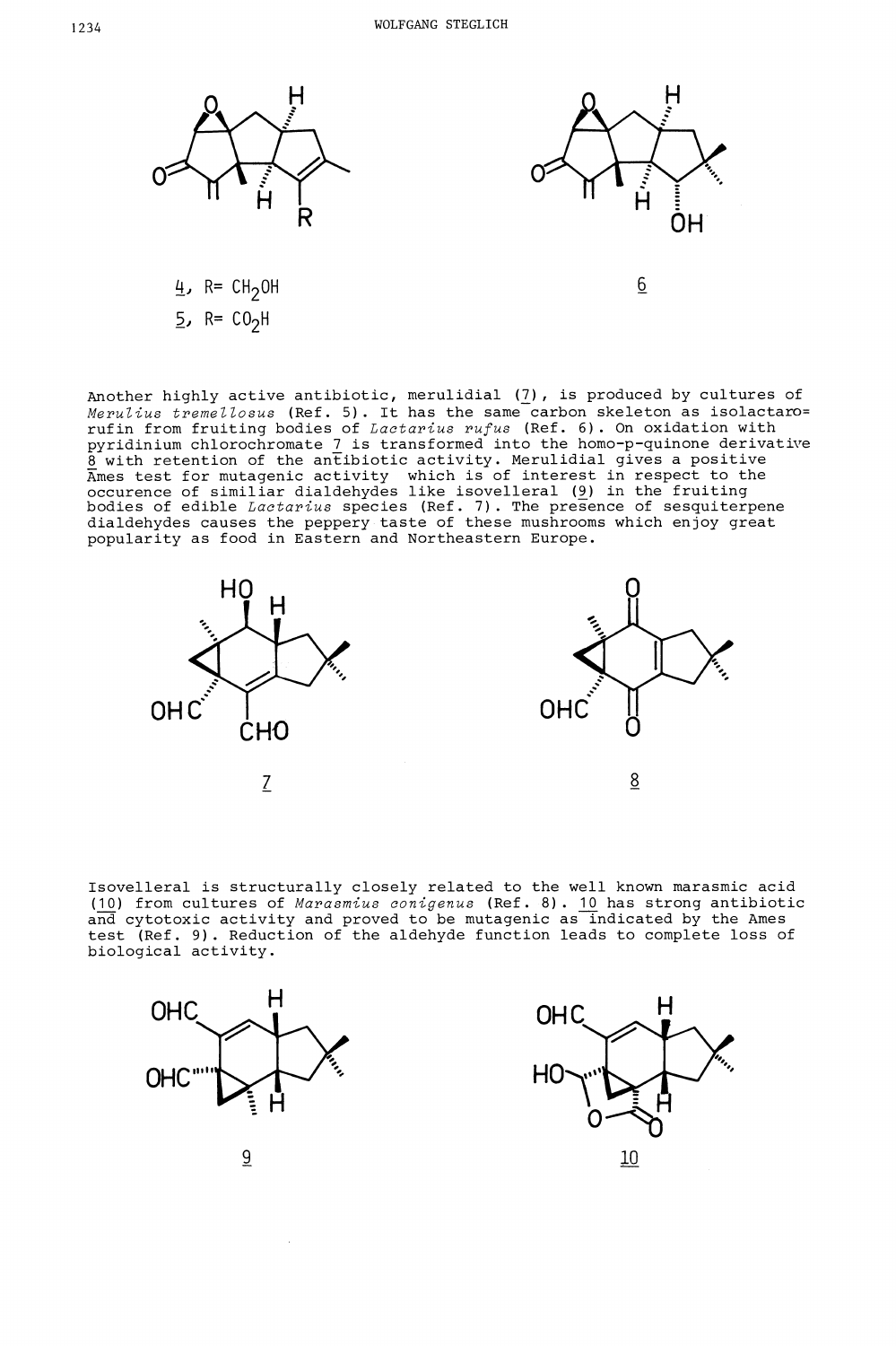Most of the sesquiterpenes from Basidiomycetes are biosynthetically derived from humulene (Ref. 10). This may also be the case for a series of unique lactones formed by Marasmius alliaceus which was first studied by Thaller and coworkers (Ref. 11). In addition to alliacolide (11) and alliacol B (13) Anke isolated the primary alcohol alliacol A (12). On acetylation with  $Ac_{2}0/2$ pyridine 12 undergoes rearrangement to yield the tertiary acetate 14, indicating the high strain of the endocyclic double bond. In contrast to <u>11</u> the two  $\alpha,$  ß-unsaturated lactones  $12$  and  $13$  show weak antibiotic activity  $$ against bacteria and high cytotoxic activity against cells of the ascitic form of Ehrlich carcinoma (Ref. 12).



A series of complicated terpenoid compounds which exhibit activity against a range of gram—positive bacteria, some gram-negative bacterial and fungi imperfecti has been isolated from cultures of the bird's nest fungus  $\tilde{c}y$ athus  $striatus$  (Ref. 13). The striatals A, B and C (<u>15</u>)-(<u>17</u>) may be considered to arise biosynthetically by condensation of a cyathane derivative with a 3 oxopentose unit. Diterpenes with the cyathane skeleton are typical meta= bolites of  $Cyathus$  species as has been shown by the elegant work of Ayer and coworkers (Ref. 14). On standing in methanol striatals add one molecule of solvent to give the corresponding striatins  $18$  -  $20$  without loss of anti= biotic activity.





15,  $R^1 = H$ ,  $R^2 = AC$ 16,  $R^2$ = OH,  $R^2$ = H 17,  $R^1 = 0$ H,  $R^2 = AC$ 



18,  $R^1$ = H,  $R^2$ = Ac 19,  $R^1$ = OH,  $R^2$ = H 20,  $R^1 = 0$ H,  $R^2 = AC$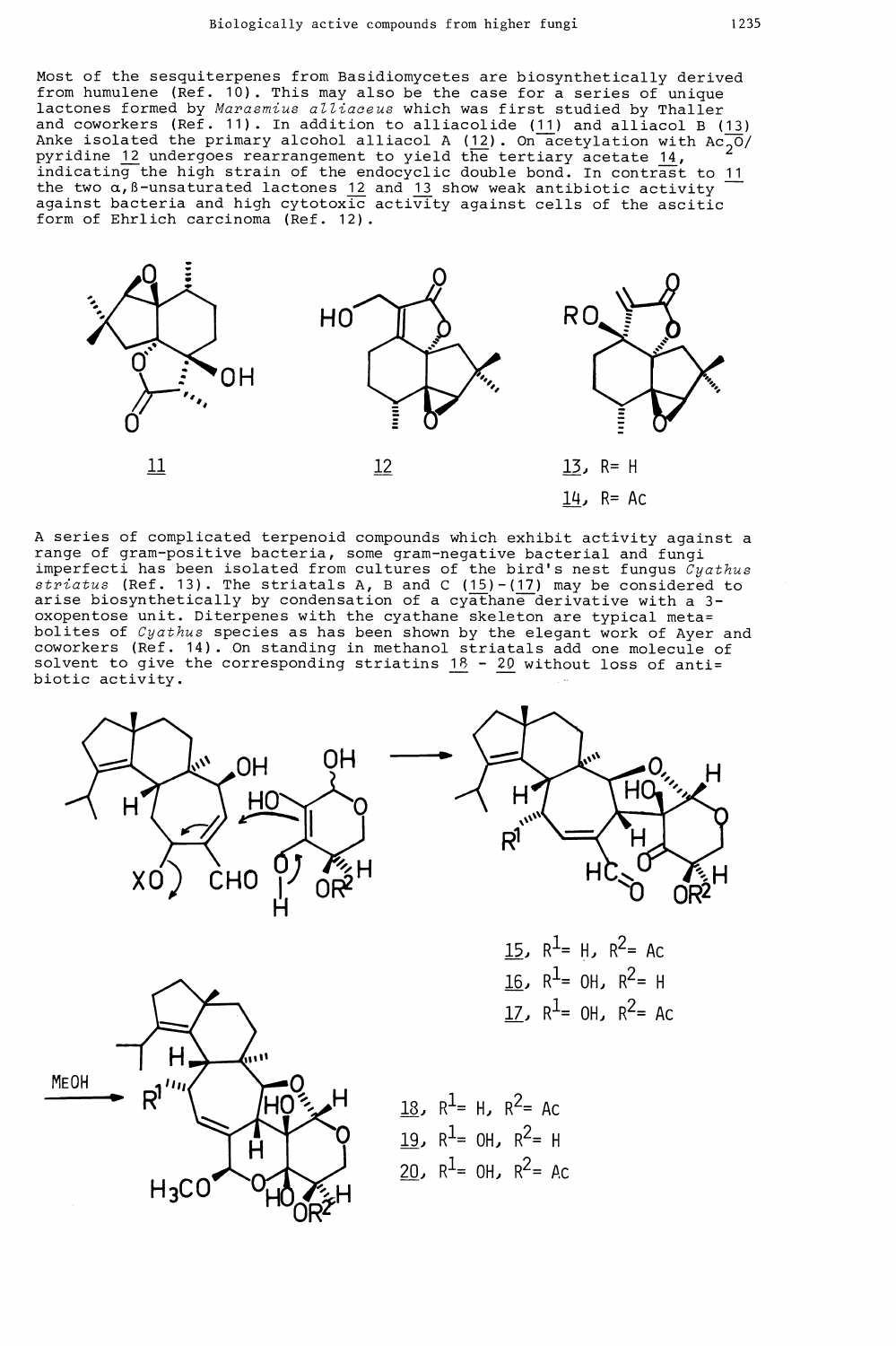In all compounds mentioned so far, the antibiotic and cytotoxic activity is connected with the presence of an  $\alpha$ , B-unsaturated carbonyl system (Ref.15). We have found recently that the strong inhibition of respiration in fungi and Ehrlich carcinoma by strobilurin A (<u>21</u>) and B (<u>22</u>) (Ref. 16) is critically dependent on the presence of the terminal  $(E)$ -ß-methoxyacrylate function. The synthetic strobilurin A with (Z)-geometry of the terminal double bond is devoid of any antibiotic activity.



Strobilurins are produced by several species of Strobilurus and Mycena, and the recent isolation of oudemansin (23) from cultures of Oudemansiella mucida adds another member to this interesting group of fungal metabolites (Ref. 17). An antibiotically active substance, mucidin, has been obtained before from the latter fungus (Ref. 18). It is used in the CSSR for the treatment of dermatomycoses. Strobilurin A has been synthesized recently in four steps from 2-oxo-butanoic acid and cinnamaldehyde (Ref. 19):



Only few antibiotically active compounds have been isolated from fruiting bodies of Higher Fungi. In 1950 Japanese chemists isolated grifolin (24) from sporophores of Albatrellus confluens (= 'Grifola confluens') (Ref. 20). The hemiterpenoid nature of this slightly bacteriostatic metabolite was established by Goto, Kakisawa and Hirata (Ref. 21). Recently we investigated the sporophores of the related Albatrellus cristatus, specimens of which had been collected in the U.S.A. and in Bavaria. The American variety contained only a small quantity of grifolic acid (25). The Bavarian variety, however, yielded large amounts of cristatic acid  $\overline{(26)}$  by simple extraction with petrol ether (Ref. 22).  $26\,$  is easily recognized on TLC plates by the development of a green colour on exposure to vapours of acids. This colour reaction is caused by the 2,4-disubstituted furane ring present in the modified farnesyl side chain. The same moiety seems to be responsible for the antibiotic and cytotoxic activity of  $26$ . Whereas the antibacterial activity is completely lost on permethylation to (27), this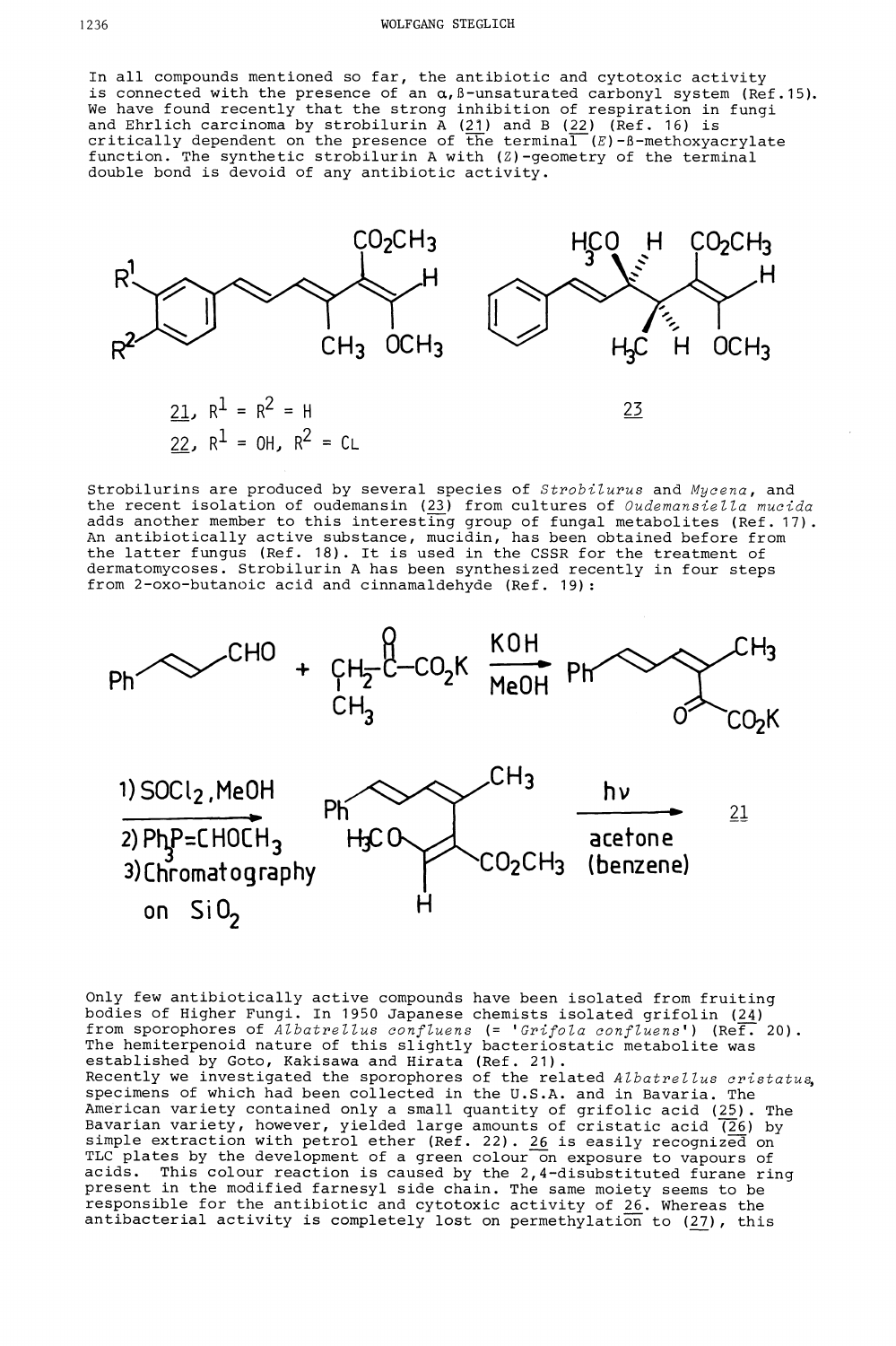

| 24, R = H                         | 26, $R = H$    |
|-----------------------------------|----------------|
| <u>25</u> , R = CO <sub>2</sub> H | 27, R = $CH_3$ |

compound still shows a strong inhibitory effect against cells of the ascites form of Ehrlich carcinoma.

A further modification of the side chain in a hemiterpenoid mushroom meta= bolite is shown by tridentoquinone (30), the beautiful red pigment of the fruiting bodies of Suillus tridentinus (Ref. 23). It may be easily obtained by extraction of the mushrooms with petrolether and filtration over a polyamide column. The ansaquinone structure of  $(30)$  could be derived bio= genetically from boviquinone-4 (28) via epoxidation to (29). (30) may then be formed by intramolecular electrophilic attack of the terminal epoxide on the hydroxybenzoquinone with subsequent formation of the dihydrofurane ring. After we have developed a syntheses of (29) feeding experiments can be started to prove this hypothesis.



28





29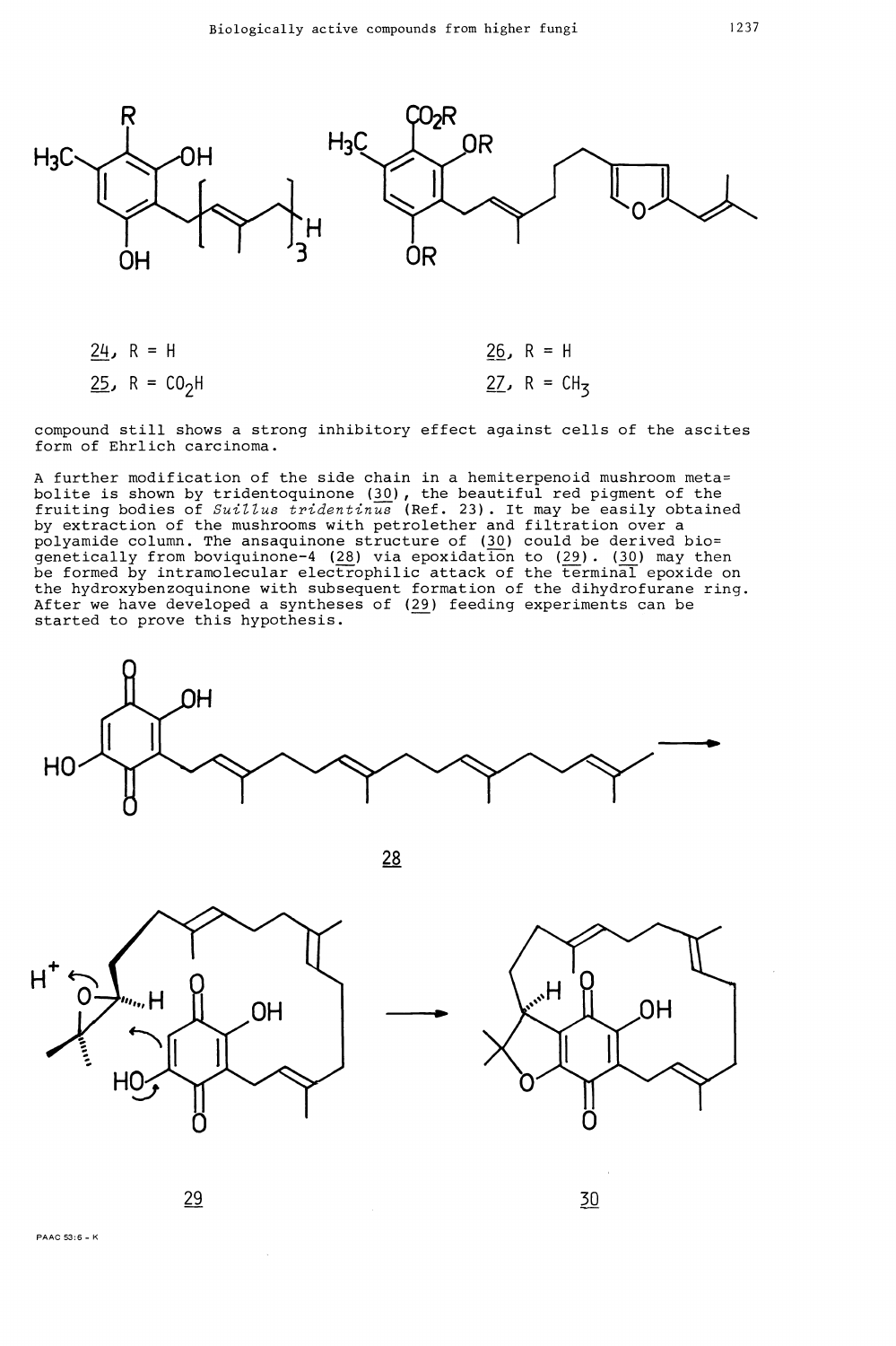Interesting objects for chemical studies are the Myxomycetes or Mycetozoa, the latter name indicating their taxonomic position between the animal and plant kingdom. At one stage they form a free-living, mobile mass of proto= plasm, which suddenly organizes to form small sporophores, which often exhibit beautiful geometrical structures and colours. Myxomycetes may be found together with Higher Fungi on dead wood, decaying leaves and other plant debris. With the exception of a few species used for molecular bio= logical studies not much is known about the chemistry of these unique organisms.

We have recently studied the pigments formed during the fructification of three typical species. The red pigment of *Arcyria denudata* could be chromato= graphically separated into three red and two yellow components which turned out to belong to a new class of indole pigments (Ref. 24). Arcyriarubin B (31) and C (32) contain the basic system from which the yellow, fluorescent arcyriaflavins B (33) and C (34) can be derived by cyclization and sub= sequent dehydrogenation. In arcyroxepin (35) the two indole rings are con= nected by an ether bridge.



35

All pigments isolated so far from Arcyria exhibit antibiotic activity against several bacteria. Possibly they are used by these fragile organisms as a protection against microbial attack during fructification. The arcyriaflavins are structurally related to staurosporin, an antibiotic and hypertensive agent which has recently been obtained from cultures of Streptomyces stauro= sporeus (Ref. 25).

Completely different pigments are formed during the fructification of Trichia floriformis and Metatrichia vesparium. The first mentioned species produces high concentrations of an orange naphthoquinone derivative, trichione (36), whereas the second contains as main pigment its homolog homotrichione (37) (Ref. 26). Both compounds are accompanied by minor com= ponents which show considerable antibiotic activity.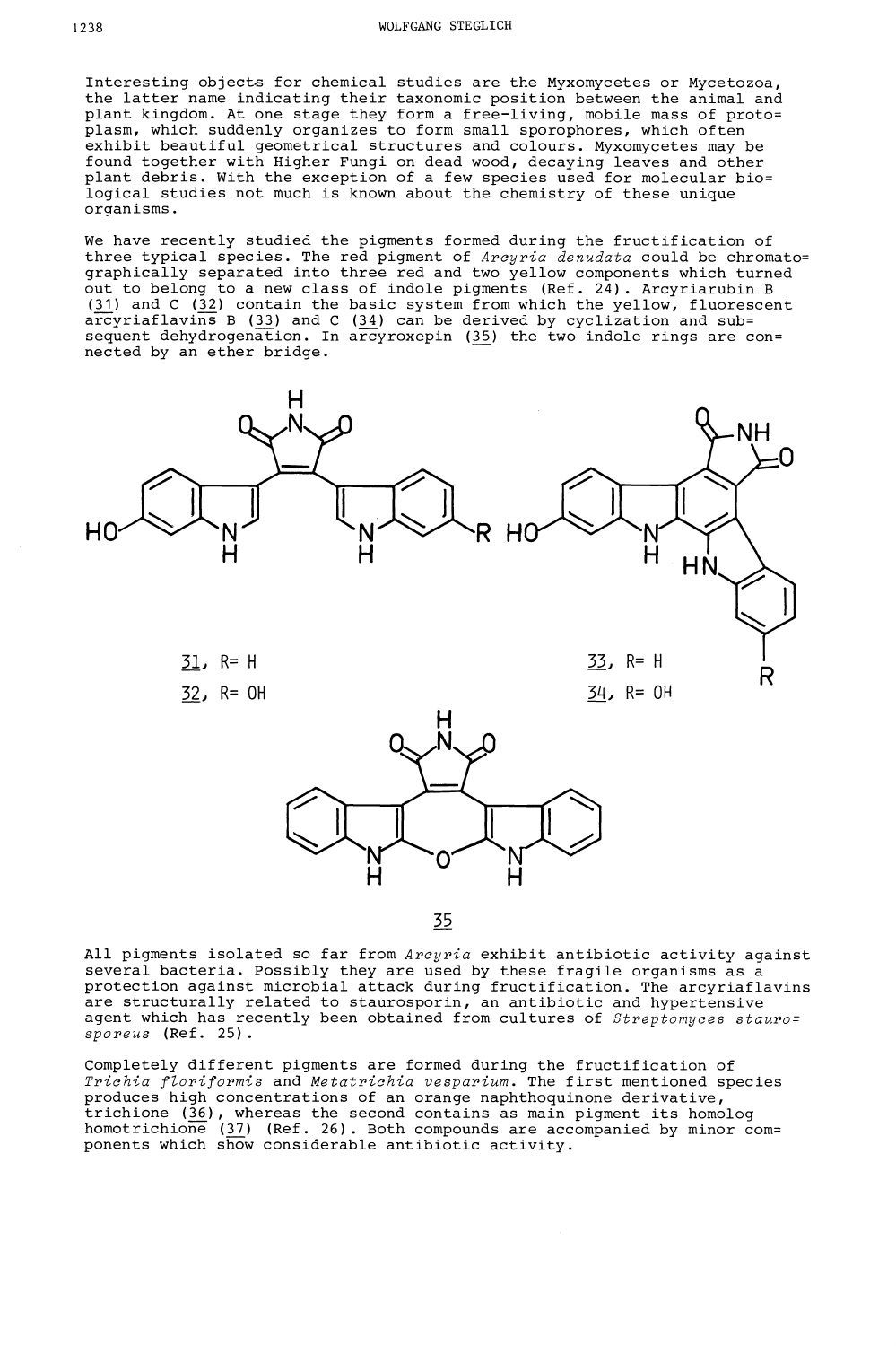

 $36. \; \textbf{n} = 1$  $37. \n\Pi = 2$ 

These first results indicate that Myxomycetes produce a number of interesting metabolites, some of them exhibiting biological activity. Despite of the difficulties to obtain sufficient material for structural studies further investigations appear to be highly rewarding.

> Acknowledgement - The work described on antibiotics from mycelial cultures would not have been possible without the excellent col= laboration with Dr. T. Anke, Professor F. Oberwinkler and their group from Tübingen University. They have carried out the iso= lation and biochemical evaluation of the antibiotics, and it is a great pleasure for me to express my sincere gratitude to them. Very special thanks go to my dedicated and skillful co= workers, whose names appear in the references. Financial support by the Deutsche Forschungsgemeinschaft is gratefully acknow= ledged.

## REFERENCES

- 1. F. Kavanagh, A. Hervey and W.J. Robbins, Proc. Nat. Acad. Sci. U.S. 37, 570 (1951) and ibid. 38, 555 (1952); D. Arigoni, Pure Appl. Chem. 17, 331 (1968) and references therin.
- 2. H. Werner, G. Laber, E. Schütze, C. Krasemann and P. May, J. Antibiot. 31, 756 (1978).
- 3. M. Ishizuka, linuma, T. Takeuchi and H. Umezawa, J. Antibiot. 25, 320 (1972)
- 4. T. Anke, J. Kupka, B.M. Giannetti and W. Steglich, unpublished results.<br>5. W. Ouack. T. Anke, F. Oberwinkler, B.M. Giannetti and W. Steglich.
- 5. W. Quack, T. Anke, F. Oberwinkler, B.M. Giannetti and W. Steglich,
- J. Antibiot. 31, 737 (1978) and in preparation. 6. A. Konitz, M. Bogucka-Ledóchowska, Z. Dauter, A. Hempel and E. Borowski, Tetrahedron Letters 3401 (1977).
- 7. G. Magnusson, S. Thorên and B. Wickberg, Tetrahedron Letters 1105 (1972).
- 8. J.J. Dugan, P. de Mayo, M. Nisbet, J.R. Robinson and M. Anchel,
- J.Amer. Chem. Soc. 88, 2838 (1966).
- 9. T. Anke and J. Kupka, unpublished results.
- 10. H. Shirahama, E. Osawa and T. Matsumoto, J. Amer. Chem. Soc. 102, 3208 (1980) and references therin.
- 11. T.J. King, I.W. Farrell, T.G. Halsall and V. Thaller, J. Chem. Soc. Chem.
- Comm. 1977, 727; I.W. Farrell, <u>D. Phil. Thesis</u>, Oxford University 1977. 12. T. Anke, B.M. Giannetti and W. Steglich, in preparation.
- 13. T. Anke, F. Oberwinkler, W. Steglich and G. Höfle, J. Antibiot. 30, 221 (1977); H.J. Hecht, G. Höfle, W. Steglich, T. Anke and F. Oberwinkler, J.Chem. Soc. Chem. Comm. 665 (1978).
- 14. W.A. Ayer and H. Taube, Canad. J. Chem. 51, 3842 (1973) and following publications on Cyathus metabolites.
- 15. E. Fujita and Nagao, Bioorg. Chem. 6, 287 (1977).
- 16. T. Anke, F. Oberwinkler, W. Steglich and G. Schramm, J. Antibiot. 30, 806 (1977); G. Schramm, W. Steglich, T. Anke and F. Oberwinkler, Chem. Ber. 111, 2779 (1978); G. Schramm, Dissertation, Universität Bonn T80.
- 17. T. Anke, H.J. Hecht, G. Schramm and W. Steglich, J. Antibiot. 32, 1112  $(1979)$ .